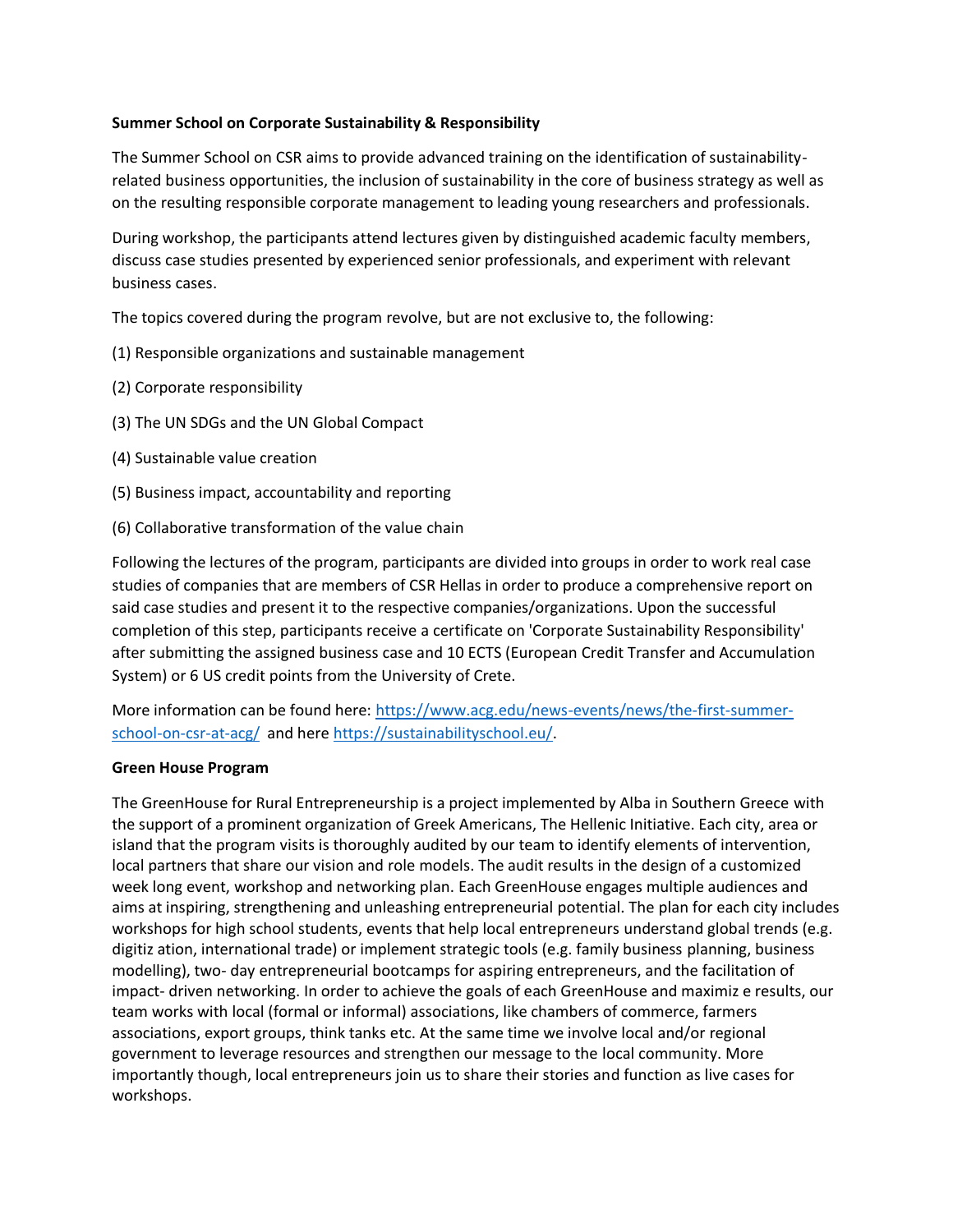The goal of the GreenHouse program is twofold. On one hand, we aim at involving as many people as possible in the area we visit. Although one of the program's differentiation is that it focuses on maximizing the blend of people involved and not the number, its different elements attract growing numbers of participants. For example, in our recent GreenHouse in the city of Sparti (approx. 16000 population) we trained 60 high school students in entrepreneurship, 25 aspiring entrepreneurs and business owners in the lean startup methodology, over 100 small business owners on websites and social media and 50 university students on the basics of entrepreneurial action. Apart from the value entrepreneurs receive for their current activity, our local partners and us aim at planting seeds for future growth.

On the other hand, the GreenHouse program sets up networks among like minded people from different areas. We achieve this by an ongoing curation of the program's alumni network, social networking tools and direct introductions. In this way we anticipate that more entrepreneurs will be connected to cocreate, support each other and share valuable resources.

Impact of the program

Co-creation/connection with public sector, Co-creation/connection with industry/industry clusters, New business creation, Experiential Learning, Community Development, Societal impact

### **Venture Garden- Helping People Grow Ideas**

The VentureGarden educational and mentoring program for aspiring entrepreneurs is offered for free, in co-operation with The Hellenic Initiative and Anatolia School of Business in Thessaloniki. The program is based upon an intensive training period followed by several months of mentoring. More than 100 entrepreneurs go through the program each year. At the same time, regional 3-day workshops are held for entrepreneurs that can't attend the program due to the distance.

### **Positivity & Resilience in Organizations**

Overview and Scope: The Positivity & Resilience Seminar focuses on the skills, competencies, behaviors and practices that are connected with organizational and personal resilience and aims at empowering both corporations and employees in order to effectively address the challenges in the era of uncertainty. The seminar unfolds around personal resilience, organizational resilience and entrepreneurial resilience and aspires to assist participants build a mindset that will boost positive competencies and character strengths, such as optimism, flexibility, adaptability, creativity, empathy, management of risk and uncertainty and to build positive impact for themselves and their organizations.

Content and Flow: Through a blend of research based theory, practical knowledge, role plays, storytelling and interactive exercises that evolve in a context of trust, the seminar will evolve around the following themes:

- The benefits of positivity
- Building positivity and resilience in Organizations
- Utilizing personal strengths for positive outcomes
- Positive leadership and positive organizational culture
- Developing positive competencies for the era of disruption

# Participant profile

 Managers that wish to apply the principles of positive leadership in their Organization and their team.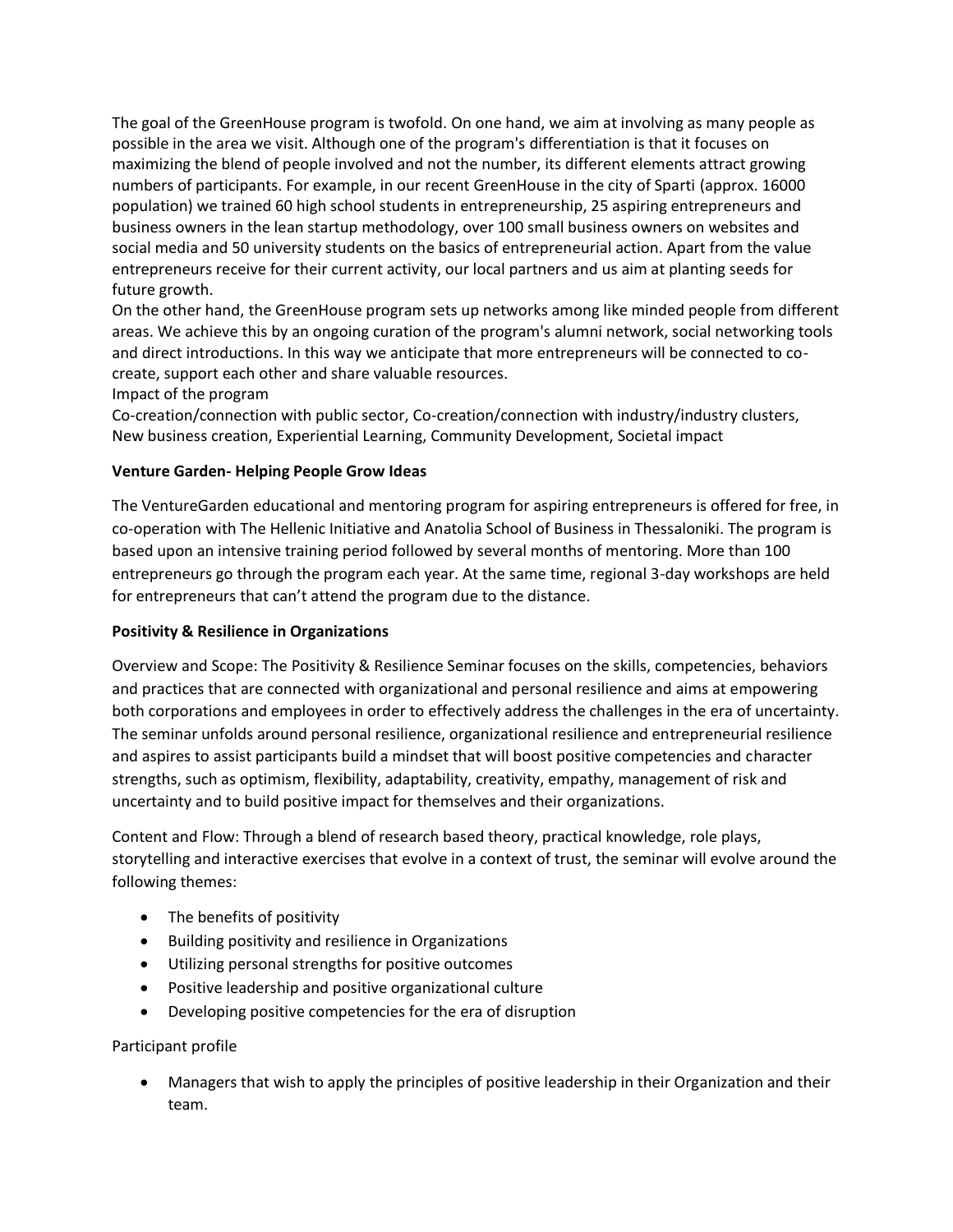- Εxecutives across functions, seniority levels and industries that wish to develop a positive mindset in their personal and professional life
- Entrepreneurs that aspire to develop a culture of resilience and innovation within their enterprise

# **Building a culture of Trust in the Workplace**

Overview and Scope : This interactive workshop aspires to energize participants to collaboratively analyze their company's culture, to explore their Organization's specific needs, to share practices and policies that are more suitable for their Organizations and to compose their immediate action plan that will assist them to gradually improve their company's work climate. In a Business Unusual approach, participants become 'instructors' and generate new knowledge for their co-learners, they evaluate their organizational practices, explore opportunities and challenges, learn about new practices, share new ideas, discuss the implementation of new practices and they prepare themselves in order to design and implement their action plan with their teams.

Content and Flow : Through a blend of practical knowledge, organizational wisdom, best practices, , storytelling and interactive exercises that evolve in a context of trust and knowledge sharing, the workshop will evolve around the following themes:

- The basic axes and elements of a good work climate
- Exploring and identifying corporate values
- Building a values questionnaire for our company
- Sharing practices and policies
- Building trust, communication, camaraderie, employer branding and respect
- The benefits of a good work climate
- Measuring the work climate

Participant profile :

- Human Resources Directors, Human Resources Managers and Human Resources Executives that wish to expand their knowledge on workplace practices and work climate strategies
- Organizational leaders that wish to reflect on their company's values
- **•** CSR Executives

### **Women in Leadership Program**

Overview and Scope : This cutting-edge, innovative network learning program, designed exclusively for female managers, aims at empowering women to:

- Improve performance: matching competencies with experience in order to lead more effectively.
- Unleash potential to prepare for senior management roles and positions and effectively deal with leadership transitions.
- Master soft skills & competencies.
- Understand Digitalization & Navigating teams and organizations in the era of Disruption.
- Become a competitive advantage for Greek corporations and the Greek corporate Community.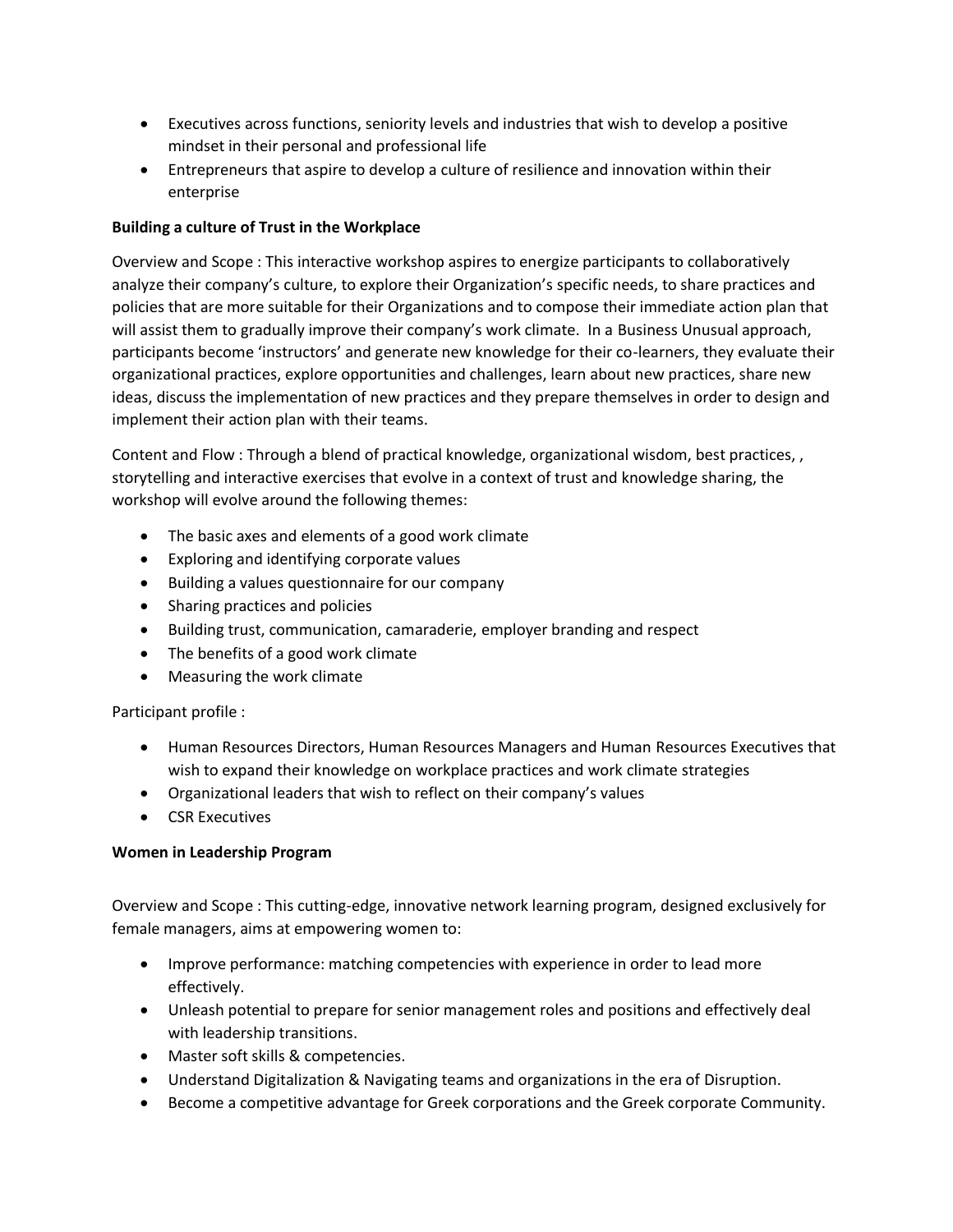- Build and support a network of women in leadership, as mentors, role models and mentees.
- Value network learning as a path to development and success.

Content and Flow: The Program begins with a Network Learning Conference that focuses on contemporary leadership skills and competencies for the era of Disruption. This learning event will aim at offering the entire group the opportunity to meet each other, to begin mapping and weaving their women in leadership community and network, and to blend cutting edge knowledge on disruption – related issues and challenges with interactive discussion. The program continues with three 4-hour modules that unfold around the themes of leadership challenges and transitions, leadership styles and authentic leadership.

#### Participant profile

- Middle upper middle executive woman in business, or the non for profit sector
- Functional experts in the stage of a current or future leadership transition
- Aspiring to become agents of transformation, sustainability and success in the era of disruption
- Women leaders, willing to support and to inspire each other

# **Managing Values & Competencies for Customer Service Excellence - Building customer centric organizations**

This program aspires to offer senior executives, theoretical and applied knowledge that will assist them to understand issues related to organizational culture and connected with customer service strategies that reflect corporate values and culture.

The program also focuses on providing participants with coaching tools that will assist them to empower their teams with the mindset to cope with current challenges.

The process utilizes team management techniques that are driven from contexts of psychology and from the systemic theoretical approach.

Learning Objectives:

- Building a customer centric culture
- Building positivity and a human centric culture
- Understanding personal values and aligning personal values with organizational values
- Developing factors and competencies for the creation and development of effective customer service teams

This program is addressed to:

- Customer Service Leaders that wish to lead their teams towards growth and success
- Customer Service Managers that aim to build a positive culture within their teams
- Customer Service Leaders and Managers that aspire to manage their teams by values

#### **Mastering Excellence: Leading Customer Service Teams**

This program uses an interactive and collaborative approach to empower executives that lead customer service teams with leadership competencies-effective communication and agility, in order to effectively lead their units and their Organizations towards sustainability and value creation in the Digital Era.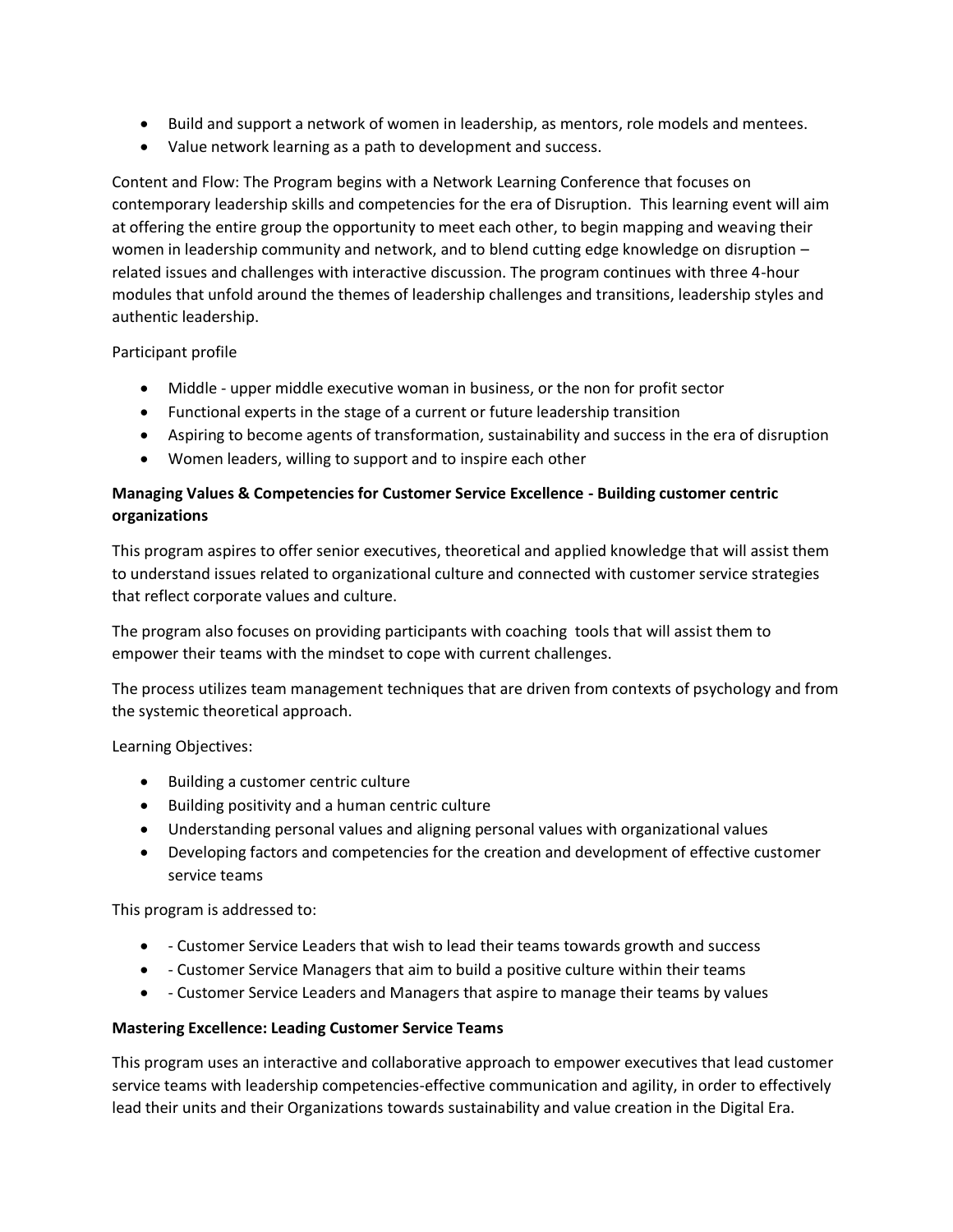The innovative use of psychological approaches allows a holistic understanding of conscious and unconscious team processes in order to offer additional tools for effective leadership.

### **Learning Objectives**

- Developing knowledge and skills for effective leadership transitions and team leadership.
- Developing influence and impact for effective team leadership.
- Developing learning agility as a leadership competence.
- Utilizing the principles of Positive Leadership for the development of effective teams.
- Understanding Authentic Leadership and the value / importance of authenticity.

This program is addressed to:

- Senior Customer Service Leaders that wish to strategically lead their teams in the era of flux

- Customer Service Leaders that face the challenges of organizational/leadership transitions

- Organizational leaders that aspire to create and drive value for customer organizations and for their organization

### **Human Resources Management Seminar**

Overview and Scope : The HRM Seminar aims at empowering participants with cutting- edge knowledge, methods, techniques and competencies for effective human resources management. The program also aspires to guide participants through contemporary notions and concepts of Organizational Behavior and assist them to connect theory with emerging situations and challenges in their organizational settings.

Content and Flow : Through a blend research based knowledge, academic theory, case studies, action learning and collaborative learning, participants will have the opportunity to share knowledge, develop competencies, work on mini projects and understand how to utilize and apply knowledge in their Organization.

The seminar addresses the following key areas:

- Managing Human Resources: Planning & Organizing, Attracting & Developing Talent, Performance Management
- Managing Teams: Team Effectiveness, Conflict Management, Team Resilience, Team Evaluation
- Motivation: Motivation Theories, Psychological Contracts, Empowerment & Engagement
- Organizational Culture: Elements and Dimensions of Organizational Culture
- Leadership & Decision-Making: Leadership Theories, Leadership Development, Leadership Transitions, Decision Making in Uncertainty

Participant profile :

- Executives that have recently acquired management positions and need to utilize the basic principles and pillars of HRM and Organizational Behavior in their work
- Newly appointed managers that wish to connect theory with practice and to develop team management skills and competencies
- Entry level executives and junior executives that are interested in pursuing a career in HRM